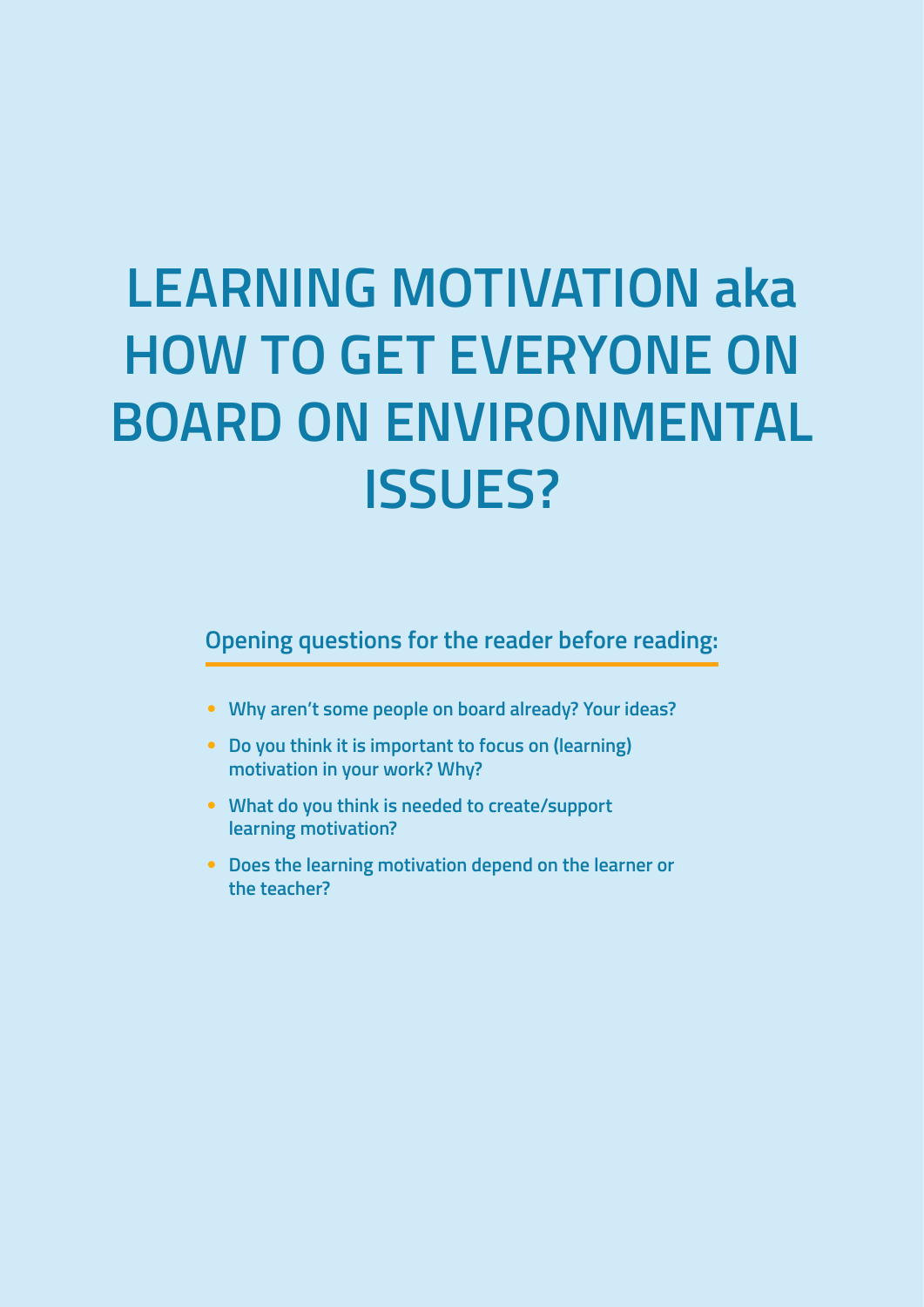*This chapter is based on the self-determination theory by E.L. Deci & R. M. Ryan1*

Motivation is essential for learning – or anything – to happen. Although we can for short term manipulate, force or inspire others, motivation itself is a very internal process. What we can do, however, is to **create conditions** for motivation to emerge.<sup>2</sup> So the good news is that we can actually significantly support the motivation of other people, by actively creating those conditions.

#### **What could these conditions be?**

First, we must separate between two types of motivation: **trash** (controlled) and **quality** (autonomous) **motivation**. And then there is amotivation – the state when there is no motivation at all.

| <b>Characteristics</b> | <b>Trash motivation</b>                                                                                                                                                                                                    | <b>Quality motivation</b>                                                                                                                                                                                                                                                                                  |
|------------------------|----------------------------------------------------------------------------------------------------------------------------------------------------------------------------------------------------------------------------|------------------------------------------------------------------------------------------------------------------------------------------------------------------------------------------------------------------------------------------------------------------------------------------------------------|
| <b>Time</b>            | Can be created fast, starts to work<br>fast, but also lasts for a short time                                                                                                                                               | Usually can take time to build up, but<br>lasts for a longer time                                                                                                                                                                                                                                          |
| How it is<br>created   | Fear, pressure, control,<br>punishments and prizes,<br>competing, creating guilt<br>and shame, expressing<br>disappointment, giving ready-<br>made solutions                                                               | Support, open curiosity, giving a choice<br>and voice, helping to find a meaning in<br>the topic, enabling to think, enabling to<br>offer ideas and solutions                                                                                                                                              |
| <b>Strength</b>        | Doesn't hold in new and<br>challenging situations as other<br>deeper motivations will<br>start to prevail                                                                                                                  | Can persist even in challenging<br>situations when there is need to make<br>difficult choices                                                                                                                                                                                                              |
| <b>Examples</b>        | • Giving a monetary prize for<br>environmentally friendly<br>behaviour (money prevails over<br>the motivation to do the right<br>thing for the environment)<br>• Opposing strict rules on how to<br>hehave<br>Competitions | • Having reflective discussions, that help<br>to find deeper personal meaning for<br>environmentally friendly behaviour<br>• Participatory process and explanations<br>on why certain rules are needed<br>• Giving possibility to discuss, define<br>the problem, find and test solutions,<br>analyse them |

#### **Characteristics of trash motivation and quality motivation:**

<sup>1</sup> This chapter is largely based on the work by Ryan & Deci in self-determination theory (Ryan, R. M., & Deci, E. L. (2017). *Selfdetermination theory: Basic psychological needs in motivation, development, and wellness.*)

<sup>&</sup>lt;sup>2</sup> a concept developed by prof. dr. Johnmarshall Reeve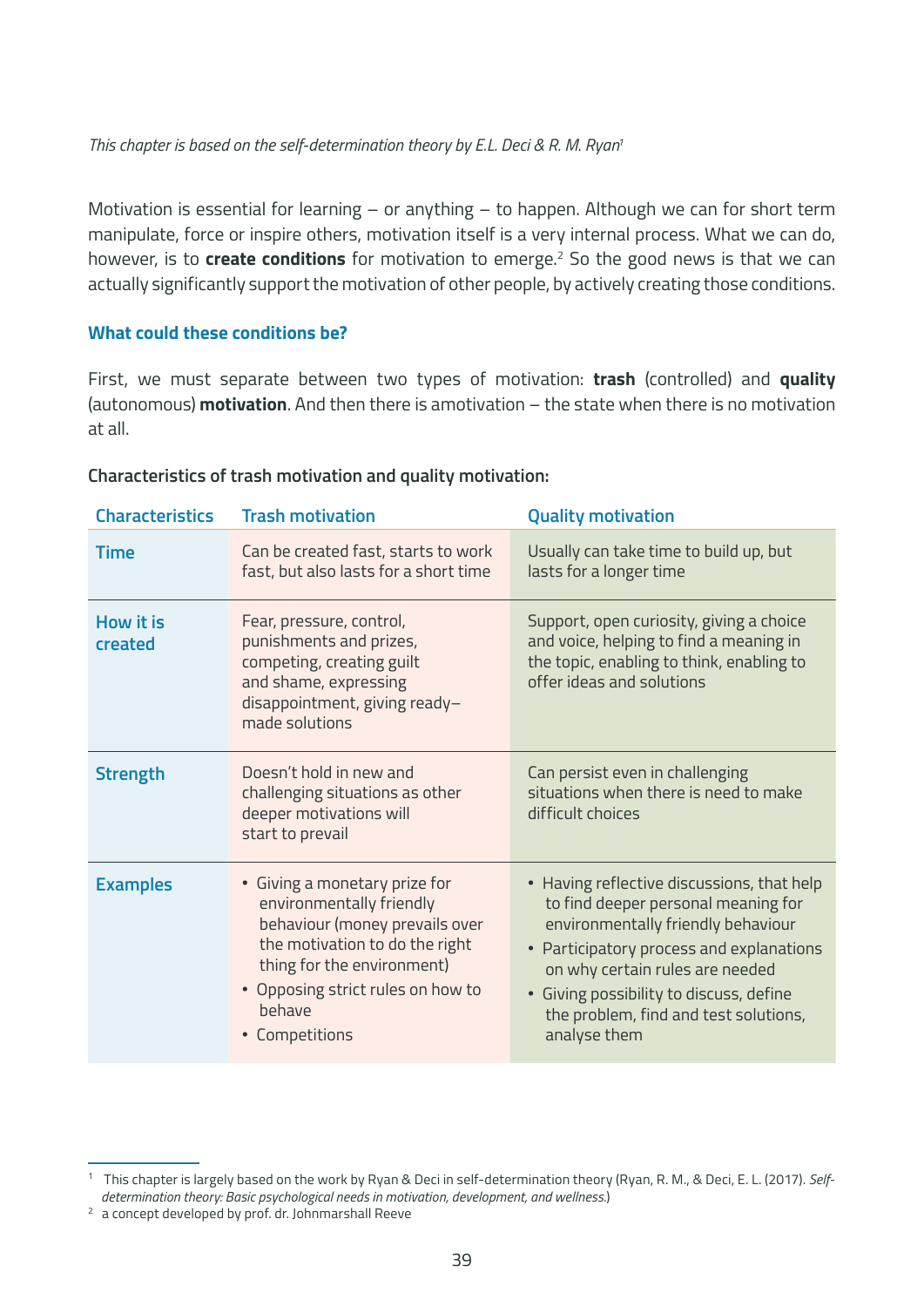When speaking about environmental issues, there is often a prevailing sense of urgency and need for things to change fast. **However, we must realise that forcing people to change rapidly/in a short-time, is trash motivation and will only create new problems later on.** Covid-restrictions are a good example here: if the deeper understanding of the rules is not embedded in people, they will only be following them for a short time. Therefore, when it comes to adopting more environmentally friendly practices and behaviors, we need to support quality motivation as this will create the long-term change we want.

# **HOW DO WE SUPPORT QUALITY MOTIVATION?**

According to the [Self-Determination Theory](https://selfdeterminationtheory.org/) (SDT), the leading theory in motivational science, the foundation for creating quality motivation are the **three basic psychological needs** that are universal for everyone. Supporting these needs helps to create the environment where motivation can emerge and learning (and behavioural change) can happen. A basic psychological need is defined as a psychological nutrient that is essential for individuals' adjustment, integrity, and growth.<sup>3</sup>

**Exercise: Look at these small situation descriptions, where the educator/zero waste activist is actually suppressing the basic psychological needs of his/her learners/ stakeholders. Can you guess the needs which are not being met?**

#### **First exercise:**

- During the lesson, someone trolls the educator. The educator just ignores them.
- During the lesson, someone trolls the educator. The educator makes an elegant and sarcastic joke about the troll to "discipline" them.
- The educator starts the lesson with clearly stating the goals of the lesson and then continues with the content.
- In order to get the municipality to do more on zero waste, a zero waste activist tells the municipality officer in the beginning of a meeting: "It's because of the municipality's wrong decisions that we are creating so much waste, you need to do more!"

**What one basic need of the learners/stakeholders is not being met in all these examples?**

<sup>3</sup> Ryan, R. M. (1995). Psychological Needs and the Facilitation of Integrative Processes. *Journal of Personality,* 63, 397-427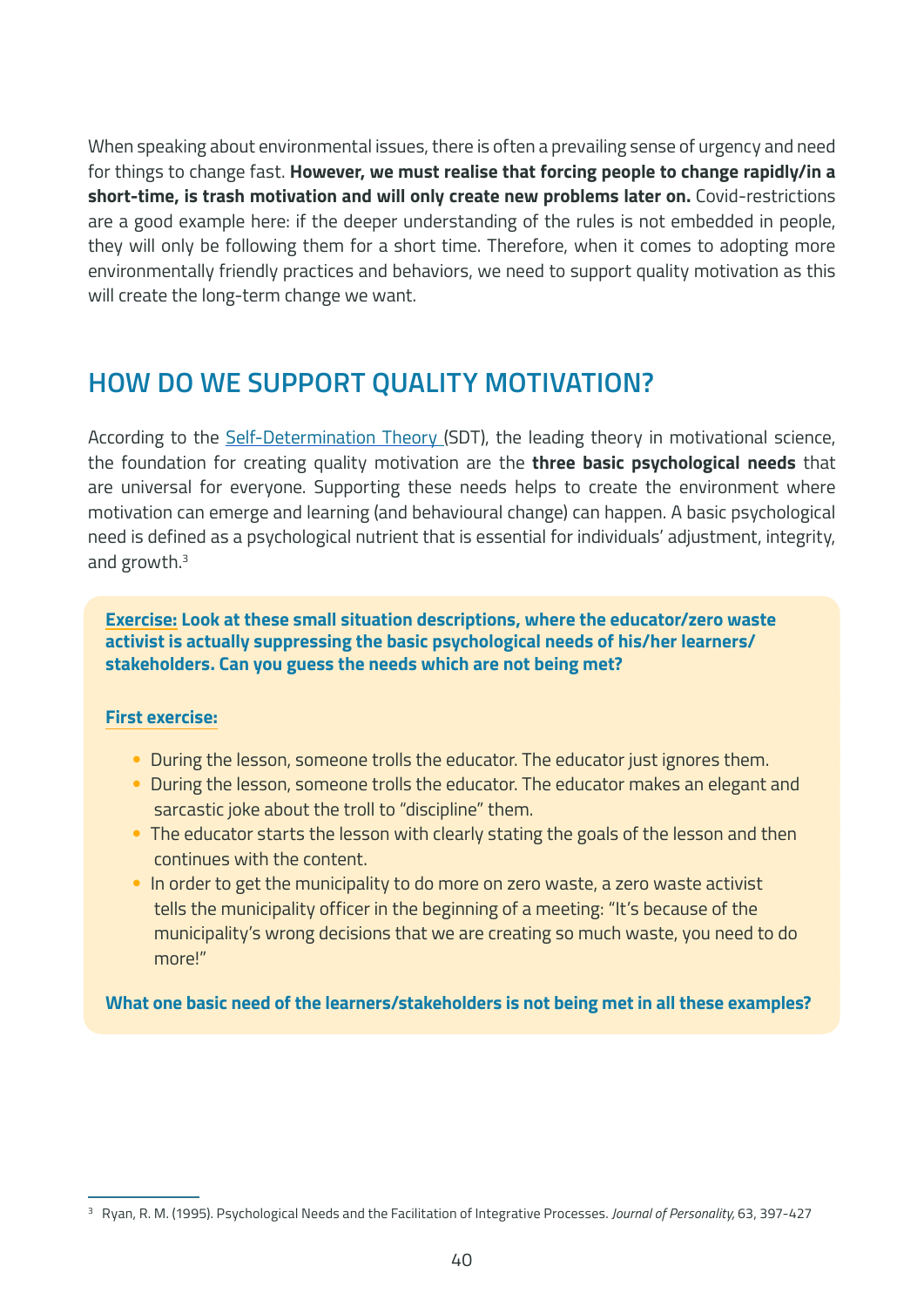#### **Second exercise:**

- The educator gives a task for the learners during the lesson. Then some of the learners find the answer and say it out loud. "Thank you, this is right!", says the educator and goes on with the lesson.
- During the lesson, the learner asks, "Why doesn't this plastic bag biodegrade?" The educator answers: "Because this is oxo-degradable".
- The educator does not explain why the homework is given.
- Learner asks a question during the lesson and the educator answers: "Thanks for the question, but this is not important in this context", and continues.

**What one basic need of the learner is not being met in all these examples?**

#### **Third exercise:**

- The educator spends most of the lesson speaking about his/her view on the topic.
- As the time for the lesson is limited, the educator pushes the learners to hurry up with thinking so that the tasks will remain unfinished and not reflected upon.
- In order to motivate learners, the educator clearly states the goal of the lesson.
- A NGO organises a competition between schools on who can reduce their food waste most, with prizes for the student groups who track their food waste most and report the smallest waste amounts.
- A zero waste activist is having a discussion with a person about waste sorting. The person says: "But I don't want to sort, it's yacky!" The zero waste activist replies: "C'mon, you are overreacting, it's not that bad!"
- And this one :)



**What one basic need of the learner is not being met in all these examples?**

Write down your guesses and also how you would act instead. To check out our ideas on how you can act in these situations, you can check out page 45. Alternatively, continue from the next page.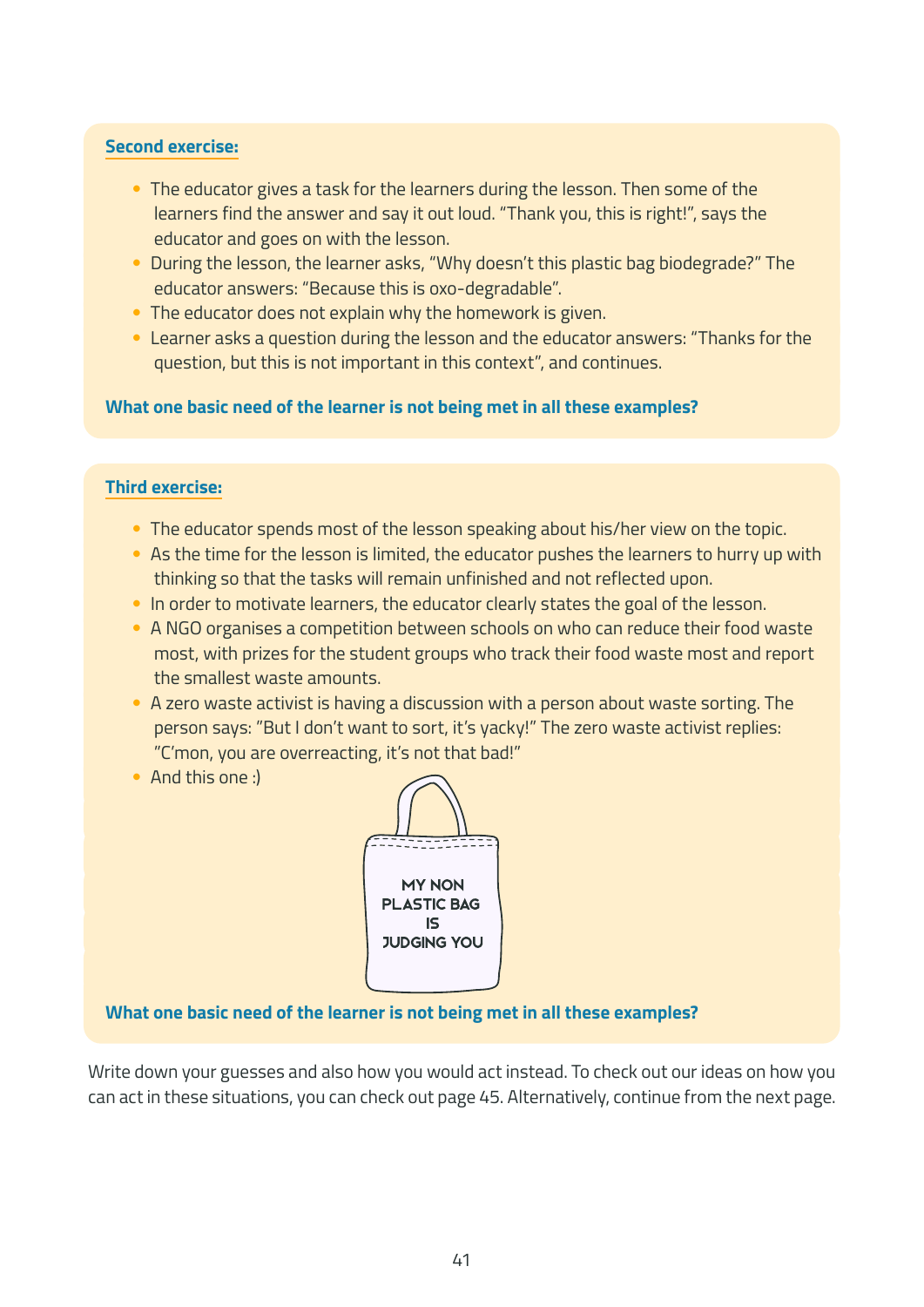# **THE THREE BASIC PSYCHOLOGICAL NEEDS4**

#### **The first need is the feeling of relatedness (***opposite: coldness***)**

This is often the first need that we have to meet, but it also can be the easiest to meet. It can simply be asking the names of the people, looking them in the eye and smiling genuinely, showing warm and open curiosity towards their thoughts and ideas (even if you think they are silly). Even in times when it gets challenging to meet the other two basic needs, this is the one that should always be present, as it talks to the more primal need in us.

#### **Relatedness is feeling:**

- Socially connected
- Cared for by others
- Significant among others
- Being part of social organisations beyond oneself
- Giving or contributing to others.

It's not about making your learners like you, it's more about them feeling that you as the educator like them. It's about allowing them to feel welcome, creating a warm environment where they can learn, ask questions and provide insight. And it should be authentic, humans can easily realise if another person is not genuine.

#### **The second need is the feeling of competence** *(opposite: chaos)*

The need for competence means the need for mastery, to be able to operate effectively within your important fields of life. For learners, this does not relate so much to the skills and knowledge that they have, but rather, that they are able to understand what is being asked from them in the learning activity, what they need to do and feeling that (with some effort) they can handle that.

Feeling competent usually means also having helpful structures in place. For example, knowing why it's important to collect biowaste separately, knowing what to put and what not to put in your biowaste bin, being able to get the most suitable bin, and having access to the service/ infrastructure that supports your biowaste collection.

#### <sup>4</sup> Ryan, R. M., & Deci, E. L. (2017). *Self-determination theory: Basic psychological needs in motivation, development, and wellness.*



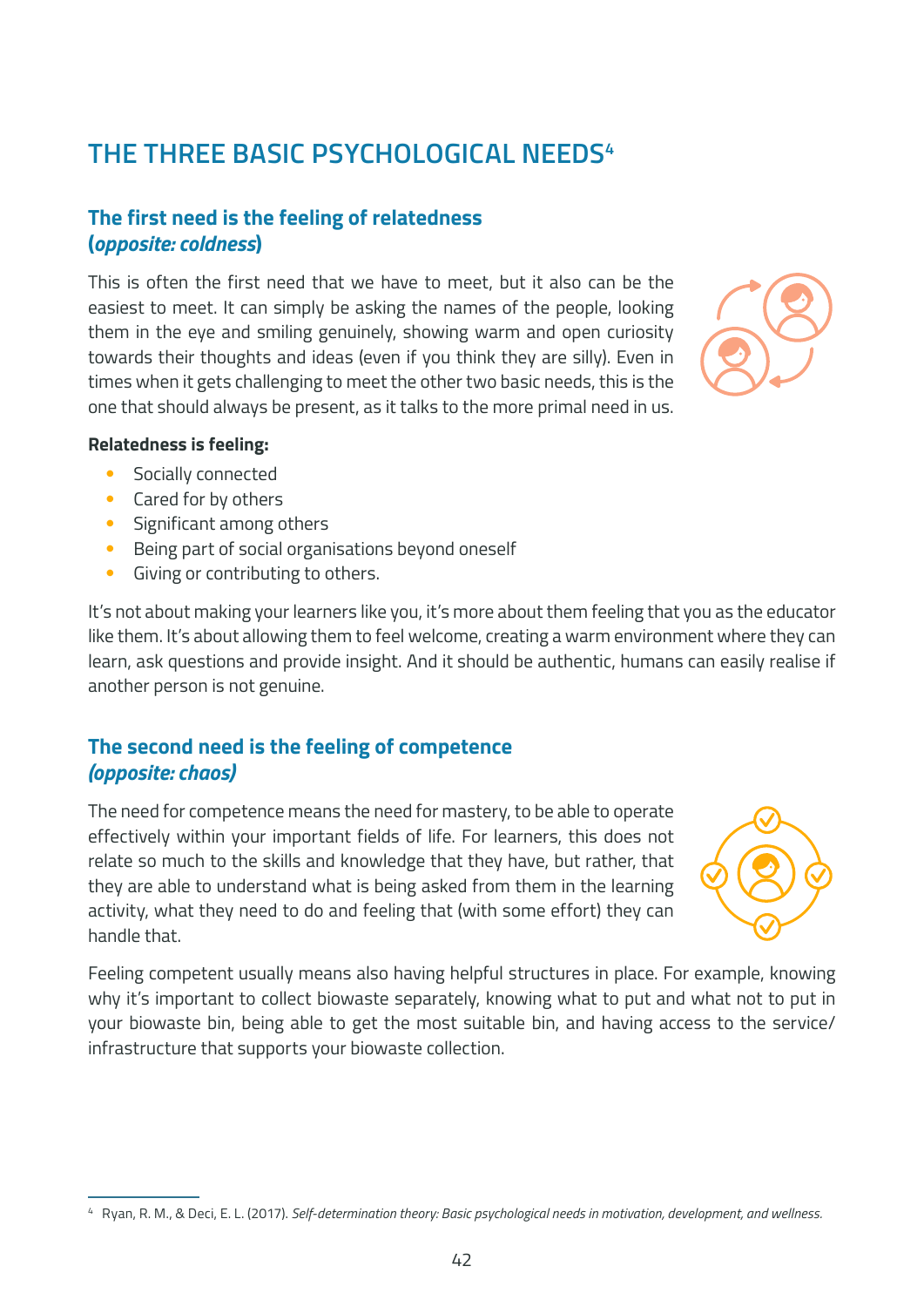#### **Competence is feeling and knowing:**

- How to do things, solve problems
- What is expected from me
- From where and how to get help when I need it
- The tasks are not too difficult and not too easy for solving
- The choices given are not too few and not too many (suitable for the learner's level, for example small child probably needs less choices than an adult, beginner less choices than the expert)

Competence can mean different feelings, from scientific curiosity towards the world to wanting to get better at a game or skill.

#### **The third need is the feeling of autonomy** *(opposite: control)*

Autonomy means acting with free will upon things that are important to you. It's not quite the same as independence or self-reliance, which are more connected to not relying on others. Autonomy means that we can willingly turn to others for help or guidance. You can be autonomously/willingly independent or dependent. The same way you can be autonomously/ willingly individualistic or collectivistic.



#### **Autonomy is feeling that:**

- You choose your own actions
- You actions are aligned with your values
- Your actions are valuable and meaningful for you
- Your way of thinking, your actions and values are also valued/respected by others.

Giving autonomy to people does not mean anarchy and lack of rules. On the contrary, structure is a precondition of autonomy. This can mean that rules can be created jointly by the educator and learners, or that learners feel that they have a say in what are the boundaries of the learning activity and they understand the need of boundaries. Autonomy means that learners find the learning activity and its goal meaningful and/or valuable for them; it also can be interesting, but does not have to. In practical terms, it can mean small things like giving learners enough time to think at their own pace, letting them solve problems instead of having ready-made solutions, asking what they find important in the topic, respecting those meanings etc.

On the next page there are some recommendations on how to support the basic needs. It's important to point out though that sometimes we might be **pseudo-meeting** the need – thinking we support them, but actually might be suppressing them. Some examples are shown in the exercise answers.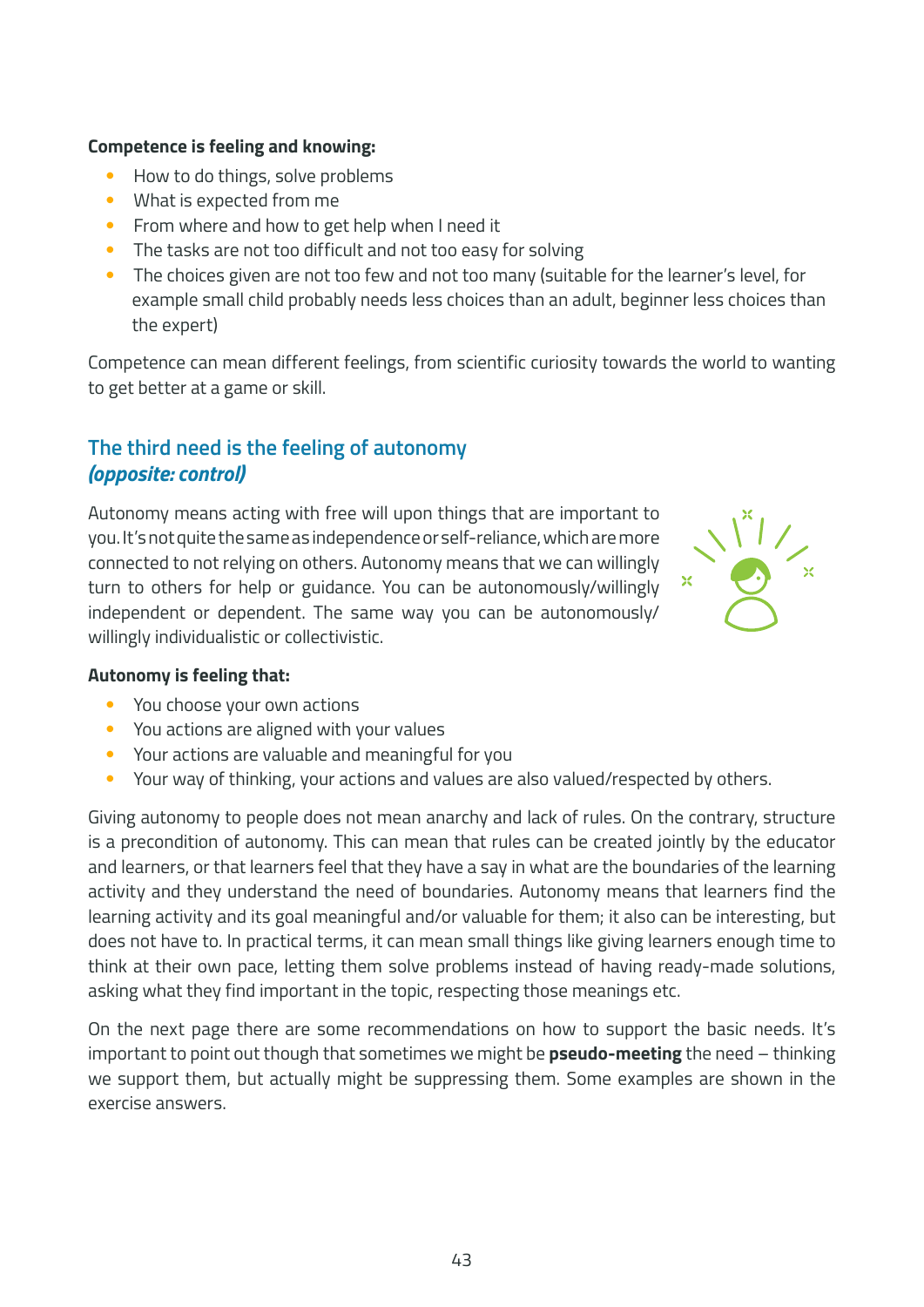|                                                                | <b>Relatedness</b>                                                                                                                                                                                                                                                                                                                                                                                                                                                      | <b>Competence</b>                                                                                                                                                                                                                                                                                                                                                                                                                                                                                                                                                                                                                                         | Autonomy                                                                                                                                                                                                                                                                                                                                                                                                                                                                                                                                          |
|----------------------------------------------------------------|-------------------------------------------------------------------------------------------------------------------------------------------------------------------------------------------------------------------------------------------------------------------------------------------------------------------------------------------------------------------------------------------------------------------------------------------------------------------------|-----------------------------------------------------------------------------------------------------------------------------------------------------------------------------------------------------------------------------------------------------------------------------------------------------------------------------------------------------------------------------------------------------------------------------------------------------------------------------------------------------------------------------------------------------------------------------------------------------------------------------------------------------------|---------------------------------------------------------------------------------------------------------------------------------------------------------------------------------------------------------------------------------------------------------------------------------------------------------------------------------------------------------------------------------------------------------------------------------------------------------------------------------------------------------------------------------------------------|
| <b>Supporting the</b><br>need in learning<br>situation         | • Warmth, open curiosity, even<br>if somebody "trolls" - it is not<br>about you, it's probably their<br>own struggle with something<br>• Look at every situation from<br>their perspective<br>• Nobody should ever feel that<br>they are left out from the "herd"<br>• Find ways for everybody to feel<br>significant and valuable<br>• Make them genuinely feel that<br>they and their contribution is<br>wanted by you<br>• Make them feel that they are<br>respected | • Make them explicitly feel that you are<br>there to help them; that you and them are<br>in the same boat<br>• Be explicit in what you expect from them<br>and how to achieve that; and from where<br>to get help and support if they need it<br>• Give tasks that help them to get better<br>step by step<br>• Follow the rules that you have agreed<br>jointly; from time to time check whether<br>all the rules are still relevant<br>• After action review - reflect (collectively)<br>after every task you do - how did we think<br>and act; why did it work or did not work?<br>• Give informative feedback, that says what<br>they should try next | • Help them to understand why the<br>activities are valuable to them<br>• Give meaning to every activity from their<br>perspective<br>• Let them think, to come out with their<br>ideas and solutions<br>• Follow patiently their pace and rhythm of<br>learning<br>• Accept and welcome negative emotions<br>• If possible, give meaningful choices<br>(meaningful from their perspective)<br>• Take their "I", their personality into<br>$account$ , if possible $-$ e.g., if somebody<br>have some skill that might be useful,<br>involve them |
| <b>Suppressing the</b><br>need in learning<br><b>situation</b> | • Make them feel as units, not<br>individuals<br>• Make them feel incompetent<br>and shamed - preferably in<br>public!<br>• Bully or let others bully<br>• If someone acts wrongly, let<br>them feel that they are no<br>longer part of the group                                                                                                                                                                                                                       | • Do not say what you expect from them or<br>do it in a way that they do not understand<br>• Threaten with failure, make them anxious<br>• Provide little or no help and support<br>• Keep rules inconsistent<br>• Be not present, when help is required<br>• Give comparative or judgmental feedback<br>or say something about the performance,<br>not process                                                                                                                                                                                                                                                                                           | • Compare, make social comparisons, create<br>rivalry!<br>• Do not let them think, think for them, give<br>solutions<br>• Force your pace upon them<br>• Do not explain, why an activity is needed<br>• Ignore or diminish their negative feelings                                                                                                                                                                                                                                                                                                |

### **Table on examples of supporting and suppressing the basic needs in learning situation5**

<sup>5</sup> adopted from a lecture by prof. Maarten Vansteenkiste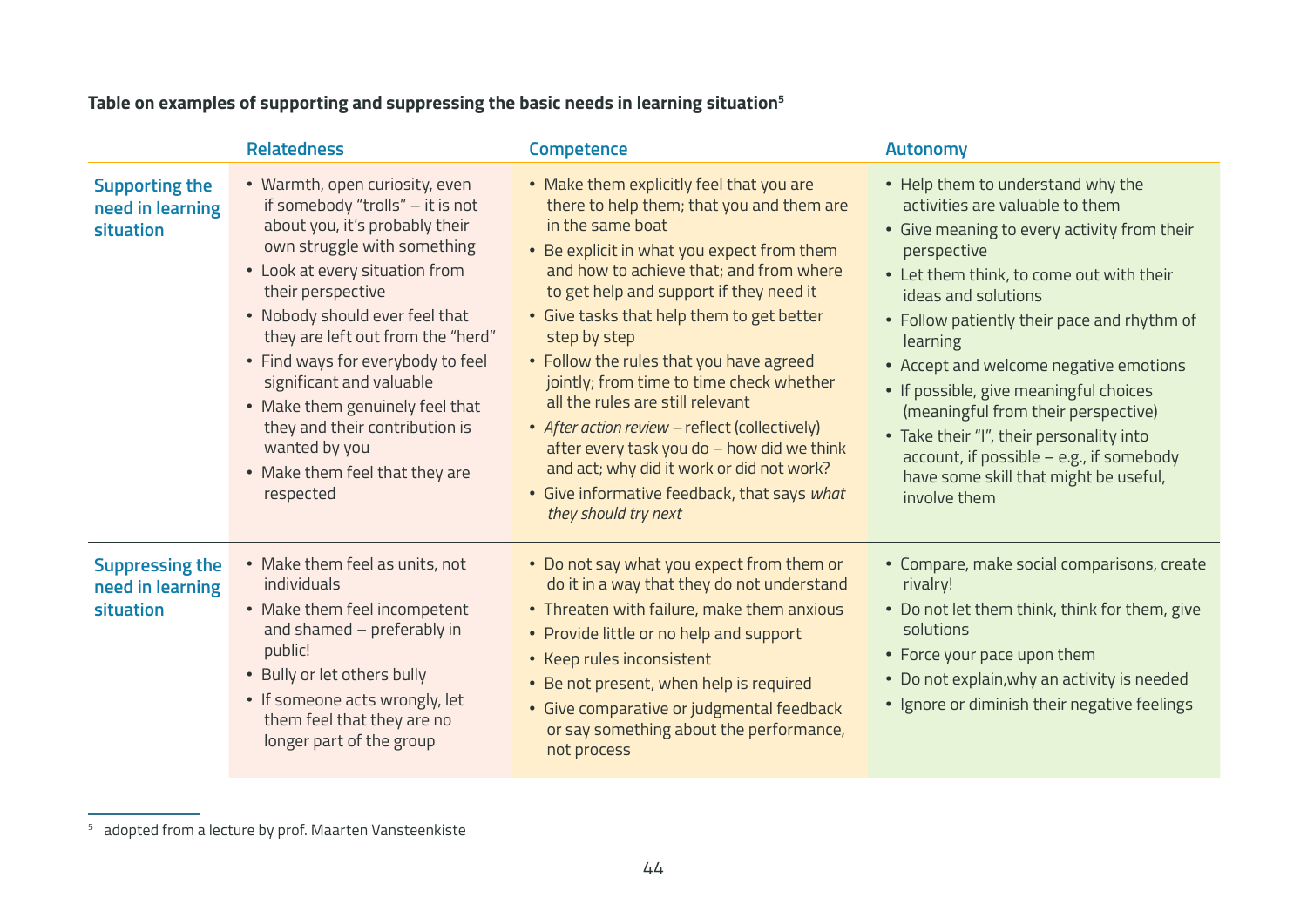## **Second part of the exercise:**

#### **The first need is relatedness**

#### **How to act instead:**

- During the lesson, someone trolls the lecturer. The educator expresses open curiosity towards the learner in order to understand what need of the learner is not being met.
- The educator starts the lesson with creating a warm relationship with the audience (looking people in the eye, asking their names and interests in the topic). Then s/he first tries to understand what could be the goal from the learners' perspective and unites it with her/his own ideas.
- In order to get the municipality to do more on zero waste and therefore first start to think about it, the zero waste activist starts the meeting with the municipality officer by asking: "How is our municipality doing? What are you proud of and what would you wish would be different?", then after the response asks: "And how are we doing in waste management in your opinion?" and then leads the discussion on anything they need help with.

#### **! Pseudo-meeting the needs:**

- The educator asks for learners' names and their interest for the topics, but looks at his/her notes, computer and/or phone while the learners are speaking.
- In order to get the municipality to do more on zero waste, the zero waste activist tells the municipality officer in the beginning of the meeting: "We see that our municipality is having problems with waste management, we are here to help you!"

#### **The second need is competence**

#### **How to act instead:**

- The educator gives a task for the learners during the lesson. Then some of the learners find the answer and say it out loud. The educator thanks them in a warm manner and also asks for some other ideas. When no new ideas appear, the educator starts the discussion, why this answer is right and what else could be right and why some other option would be wrong.
- During the lesson, the learner asks: "Why doesn't this plastic bag biodegrade?" The educator notes that it is a damn good question and turns the question back to the audience, asking, does anyone know the answer; either way they end up with discussion, that leads to the understanding of the topic (in this case, the composition of the oxo-degradable material and why this material does not biodegrade).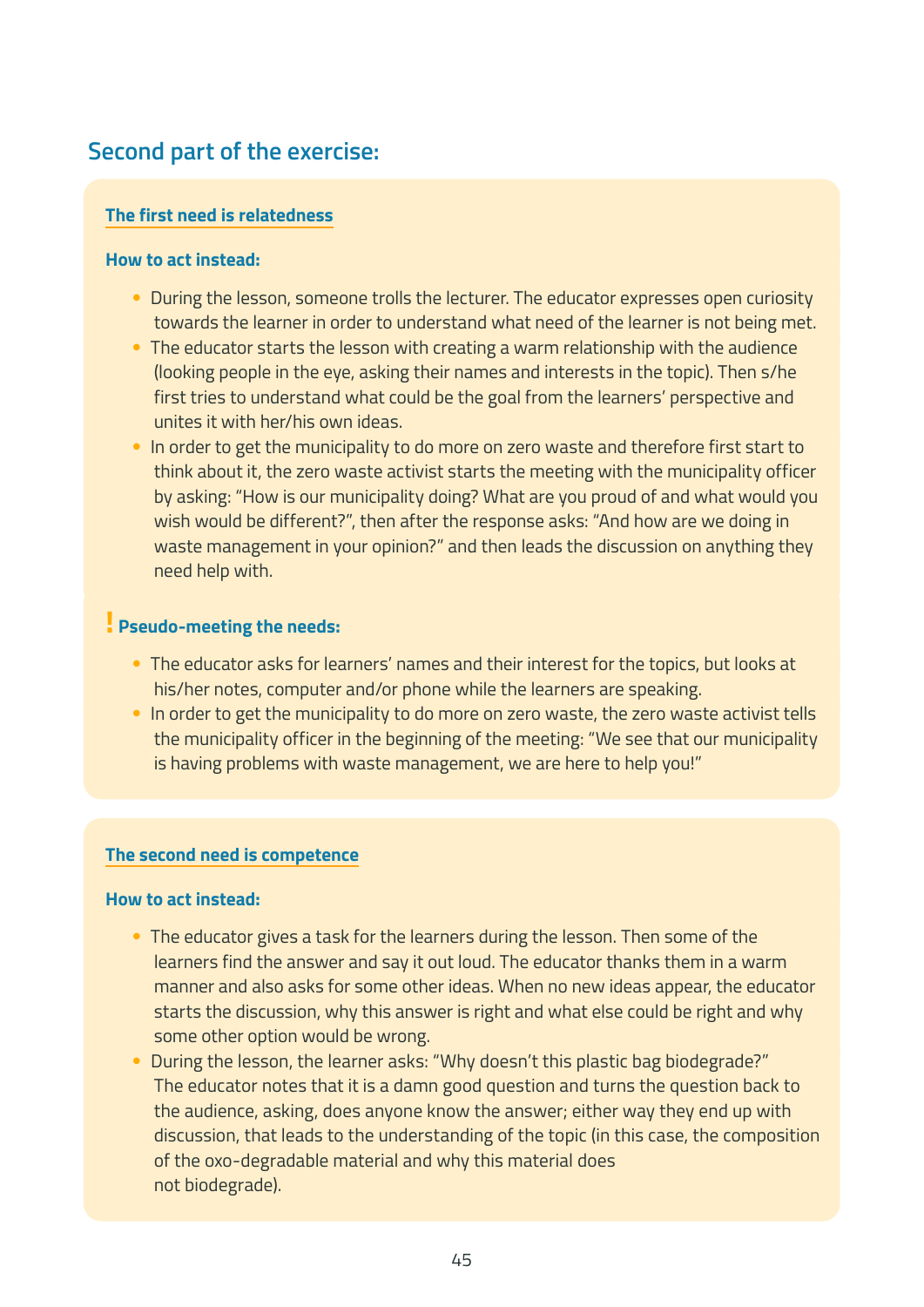- The educator helps the learners to see how the homework helps to develop the skills they expressed are important to them. This might take some time.
- Learner asks a question during the lesson and the educator answers: "Thanks for the question, but this is not important in this context", and explains why, and from where the learner could get additional information, before s/he continues.

#### **! Pseudo-meeting the needs:**

• The educator only asks after the presentation: does anyone have any questions?

#### **The third need is autonomy**

#### **How to act instead:**

- The educator first asks for the learners' views and thoughts on the topic, listens to them and then integrates his/her views into the discussion, asking for additions and feedback.
- Although the time for the lesson is limited, the educator never pushes the learners to hurry up with thinking. So there may be less topics, but every one will be worked through deeply.
- In order to motivate learners, the educator tries to see the perspective of the learners and link the lesson's goal to their meaningful and valuable goals.
- A NGO creates a collaborative project between schools, where students get to know how food is produced, they can investigate, discuss and build their own understanding on the value of food and the importance of not wasting it
- A zero waste activist is having a discussion with a person on waste sorting. The person says: "But I don't want to sort, it's yacky!" The zero waste activist replies: "Yes, I know sometimes waste can seem quite yacky and many people have had a similar feeling first, myself included. Then I discovered that its possible to do it in a quite clean way."



• And new design for the bag:

#### **! Pseudo-meeting the needs:**

• The educator asks for learners' expectations for the lesson, but then carries on with her/his content without connecting the gathered input with his/her plan and ideas.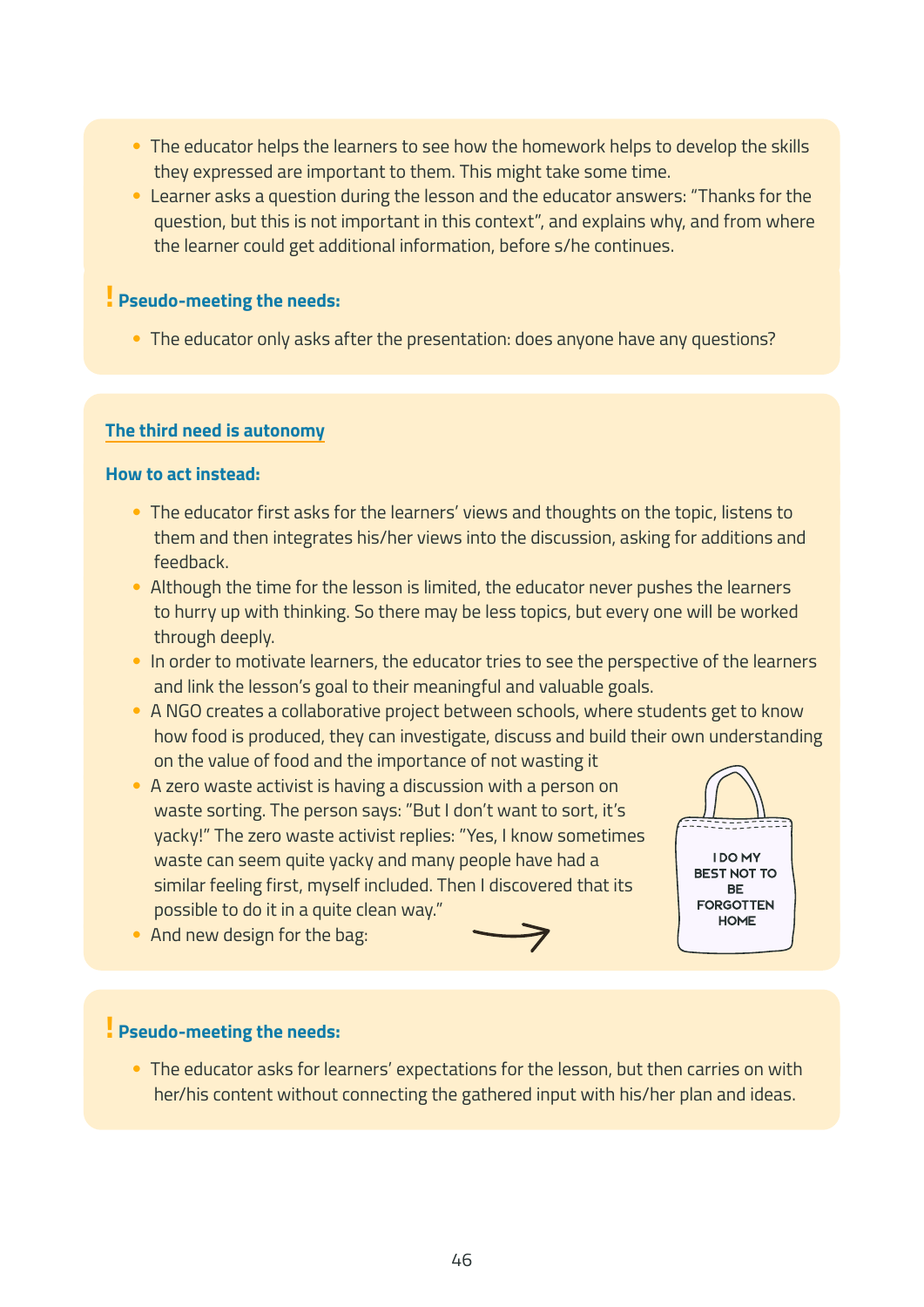# **FREQUENTLY ASKED QUESTIONS**

Before reading the answers, think to yourself: **how would you answer them?**

- **1.** Why are these needs so important for learning? What happens when they are not met?
- **2.** Is it even possible to meet all these needs all the time?
- **3.** What about trolls and interrupters who make it hard to relate to?
- **4.** But what if I try to meet the needs of one learner and with that suppress the needs of several other learners?
- **5.** How can I avoid chaos in the learning activity without suppressing the basic needs?
- **6.** How do I support the basic needs of different age groups or settings (formal, not formal, children, elderly…)?
- **7.** What about the psychological basic needs of the educator?
- **8.** What about the environmental regulations in terms of these basic needs? There has been a lot of improvements on environmental work in general and we cannot imagine having discussions with everyone on the need of those regulations.
- **9.** The learning motivation theory says that competitions are part of the trash motivation. But competitions are used quite a lot in environmental education activities, for example between schools, as it gets students involved. Does this mean we shouldn't do competitions? It's quite hard to stop doing them…

#### **1. Why are these needs so important for learning? What happens when they are not met?**

In order to learn, people need to feel psychologically safe. If there is fear of not feeling accepted, the brain can switch to survival mode, and learning, which happens in the "higher parts" of the brain, cannot happen. Also, as humans we cannot truly thrive and contribute to our community if our psychological needs are not met.

#### **2. Is it even possible to meet all these needs all the time?**

It is not always easy and it takes practice to even start noticing when we might be suppressing these needs for learners. There are situations when not all of them can be met, for example when a child wants to run on the busy street, then we need to suppress his/her need for autonomy, just to protect him/her. But while doing so we can still keep the relatedness with the child, hugging him/her, explaining warmly why she/he cannot run to the street. So what we should aim for is that even if we struggle to meet all the three needs, we should always, at the least, keep the relatedness. This can be difficult when we ourselves feel attacked by the learner, are irritated by them or we are meeting with them only for a very short time. Although deep learning cannot be achieved in a short-term period, a simple one-hour meeting can also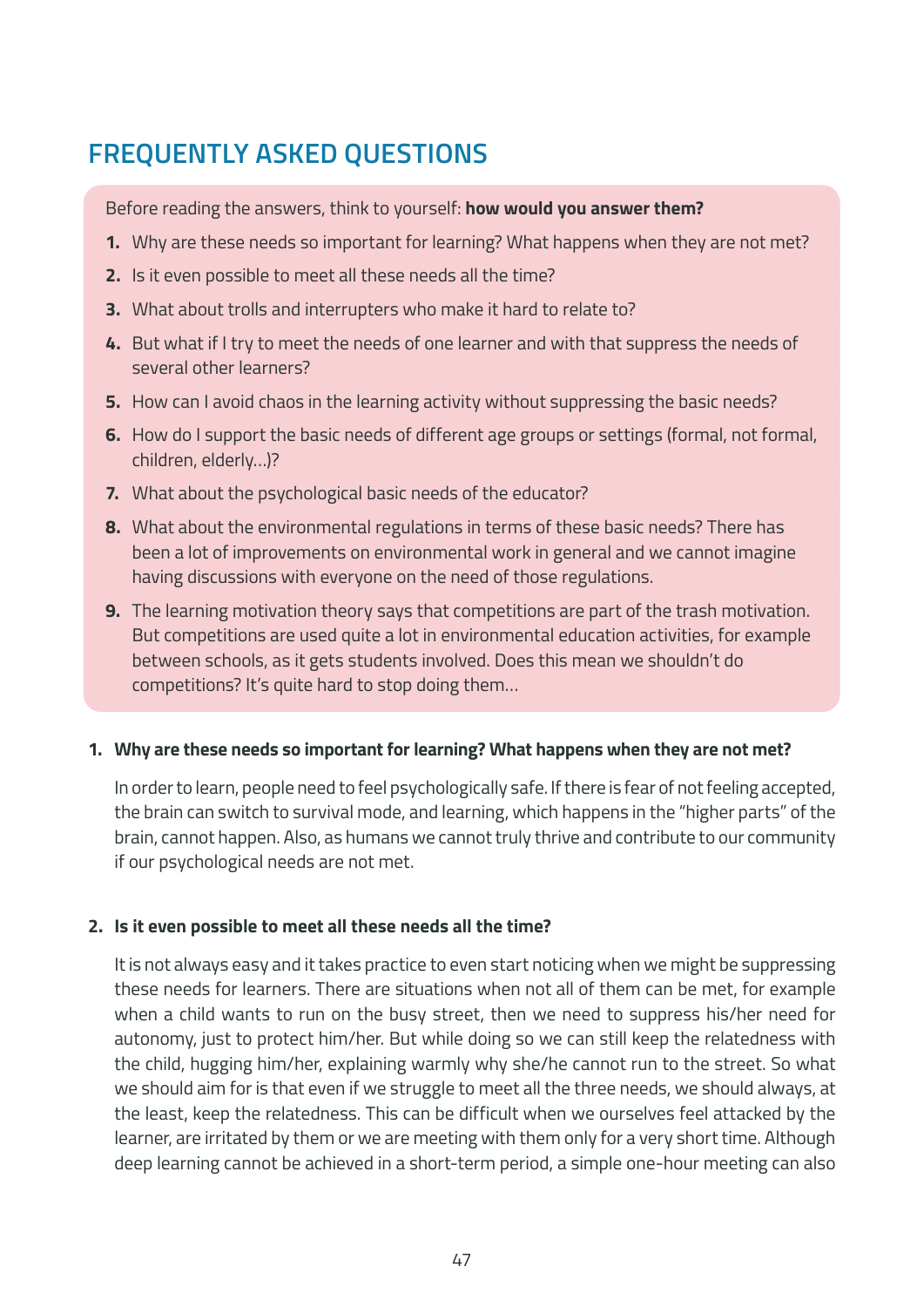support motivation, by showing curiosity towards the thoughts and ideas of our listeners/ learners, therefore, already supporting their need for competence and autonomy.

#### **3. What about trolls and interrupters who make it hard to relate to?**

Zero waste and circular economy, like many other complex issues, come with their critics – people who have contra arguments. Sometimes these arguments make sense, sometimes they have no solid logic behind them. A troll is a person who is troubled with something, and feels that their identity is somehow "attacked" by our teaching, or perhaps they feel lonely and rejected by other people.

Trolling and interruptions are usually a symptom of some need not being met in that person. If our aim is to teach people, then somehow, we need to get the trolls on board as well. If their troubles run deeper, we of course cannot be their therapists, but we can show that we care about them as humans and we treat them as thinking beings. Experience has shown that people who at first are hostile and interruptive, can shift to contribute to the discussion in a meaningful way, if the educator keeps the relatedness with them. This means welcoming their thoughts, politely correcting those ideas which are false, explaining why they are false and pointing out positively those ideas which are correct.

#### **4. But what if I try to meet the needs of one learner and with that suppress the needs of several other learners?**

This is also why structure and some rules are needed. If one person starts to take too much space, then the educator can suggest that perhaps there is a need to create a rule for how much time each person takes for talking. This can be done while still keeping a warm attitude towards the person talking too much.

#### **5. How can I avoid chaos in the learning activity without suppressing the basic needs?**

Supporting relatedness, competence and autonomy does not mean there is no structure or rules. In fact, they should be present in order to support the three basic needs. Structure gives a feeling of safety, the educator can give choices and freedom within this structure, and rules on how to act can be agreed upon together with learners. If the discussion starts to go off topic, the educator can point out that this is not the topic for today, give an explanation on why it is not so and give either a source or some other option when and how to tackle the other topic.

#### **6. How do I support the basic needs of different age groups or settings (formal, not formal, children, elderly…)?**

The three basic needs are universal and the same for everyone. It doesn't matter if you are a 3rd grade student or an adult politician – both have the same needs of relatedness, competence and autonomy. It's just the words and teaching tasks we use that can be different.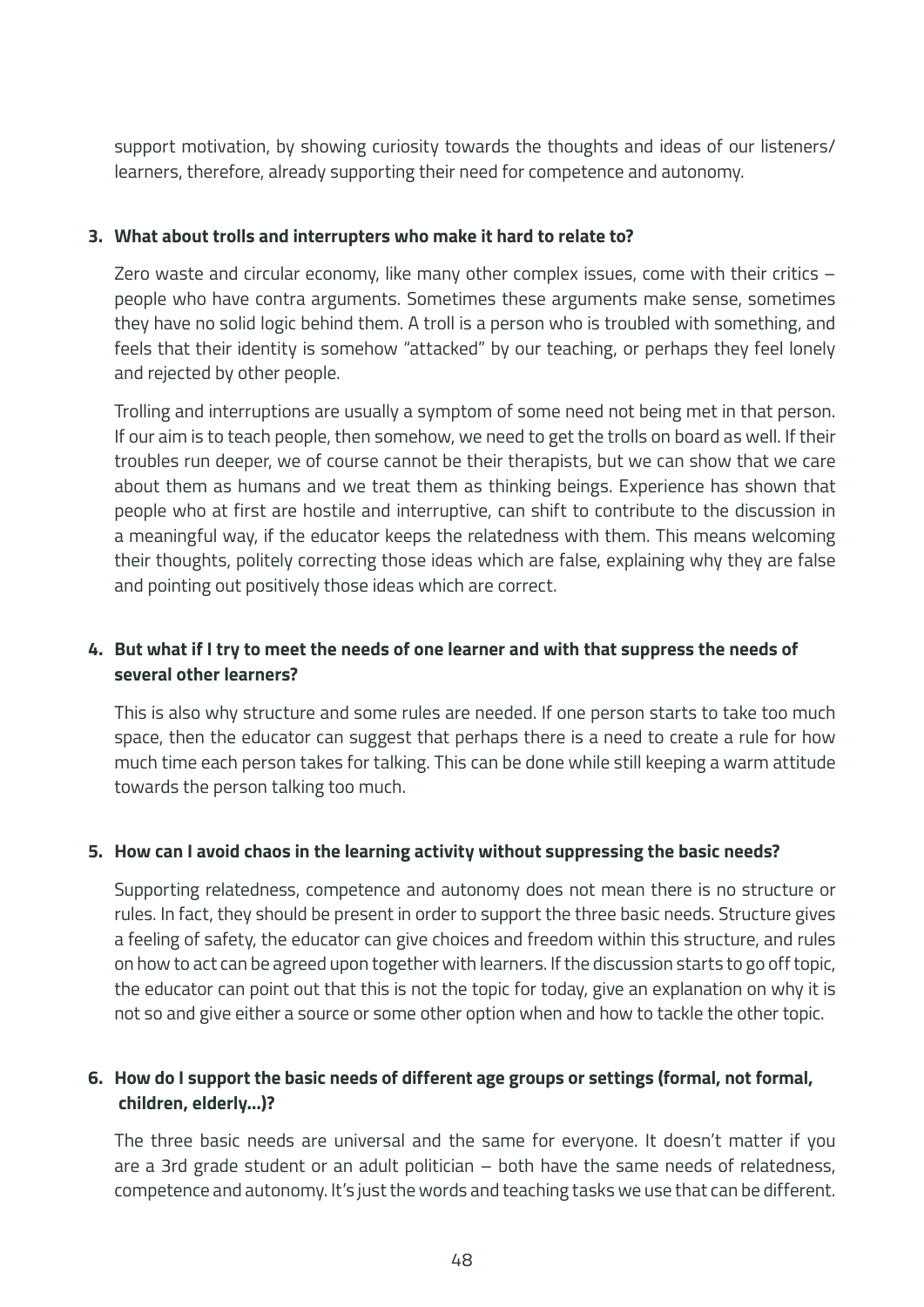The competence level of a child is different from that of an adult expert. But we still need to adopt ourselves to their level of competence. Therefore getting to know the pre-existing knowledge and skill level of our learners is very important. You can read more about that from the *Main principles of teaching* chapter. But showing relatedness by being warm, looking people in the eye, smiling and being interested in their thoughts works the same for all the people in all ages and all settings.

#### **7. What about the psychological basic needs of the educator?**

This is a valid question and concern. It can happen that as educators we suppress our own needs in order to meet the needs of our learners. But we have to remember that once we are aware of the needs of our learners, we can consciously choose to put our needs aside for a short while, because learners are probably suppressing our basic needs subconsciously and often not on purpose. Of course we cannot ignore our needs in the long term and have to strive towards creating learning environments where we also feel safe, competent and autonomous, but for the learners, deep learning will not happen without us as educators supporting their needs.

In addition, when we talk about respecting and accepting all the different emotions and opinions of our learners in order to support their basic needs, it doesn't mean that we will just let them "run over us". We can (and should) still keep structure and boundaries in place. When people are starting to feel over-emotional or aggressive, then we can still respond to them kindly that we see there is something hurtful going on for them and it's better for them to step away from the current activity, and we can try to address it privately later. In the end there are things in our learners' lives that we cannot help them with and it's also not our job.

We as educators should support our learners' basic needs by acknowledging them as feeling and thinking human beings, but we are not their therapists. We are also allowed to say if the situation becomes uncomfortable for us.

#### **8. What about the environmental regulations in terms of these basic needs? There has been a lot of improvements on environmental work in general and we cannot imagine having discussions with everyone on the need of those regulations.**

Of course we need rules and structures in our society. With some regulations people probably don't even notice that they are in place (like regulating harmful substances in products). We also need to realise that debating on every rule and regulation can go against the need for competence, as people are not experts in these fields. It's more about having the meaning of environmental laws and rules in general internalised for people. Of course for those who the regulation or law impacts directly, they should be explained and with a possibility to ask additional questions, which in turn will be given to them at their competence level.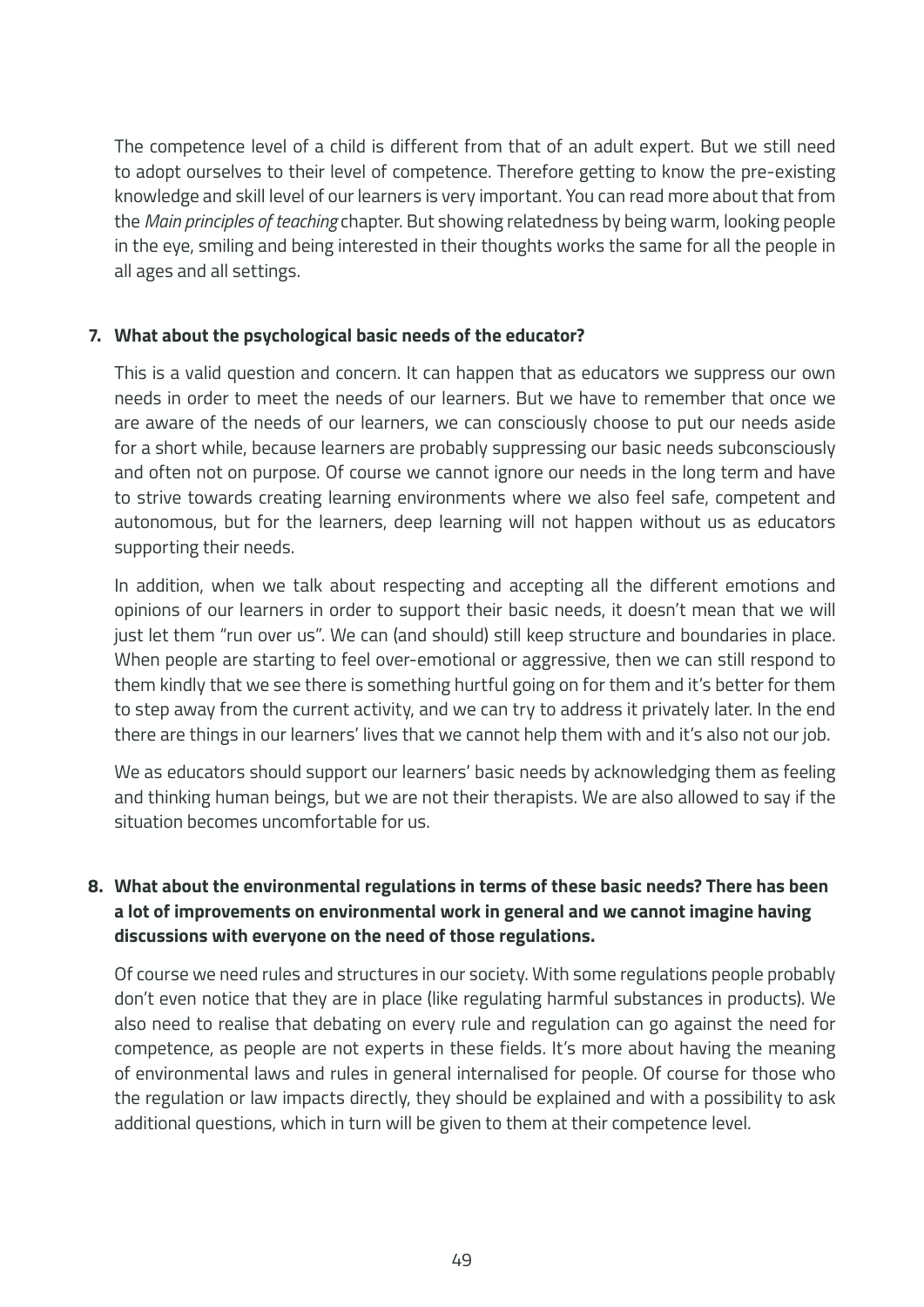**9. The learning motivation theory says that competitions are part of the trash motivation. But competitions are used quite a lot in environmental education activities, for example between schools, as it gets students involved. Does this mean we shouldn't do competitions? It's quite hard to stop doing them…**

Competitions are tricky in the sense that yes, it's easy to get people to participate, if you offer them prizes or fame. But then that will be the essence of their motivation, not the topic you want them to know or care about. They will have much less (if any) attentional capacity for the more complex questions and issues of the topic that might need deep thinking in order to internalize the behavior for a longer time. The enjoyment of the prize or fame goes away fast. In human psychology, once the competition element is added, that will prevail over other motivations. There's a real life story of competition for kids who would collect the most aluminum tea candle holders (because collecting them separately is the easiest way to send them to recycling), which ended up with kids asking their parents to buy more and more tea candles, just so they could win the competition. In this case, therefore, the initial purpose was hindered.

Competition is suitable, if there are skillful people wanting to get better at their skill level and test themselves, because then it's connected to their need for competence. But in other cases, competition works against the need for autonomy, because it's a form of control. So in the end the question is how much do we actually want long term change or short term excitement. If it's the first, then yes, we should stop doing competitions.